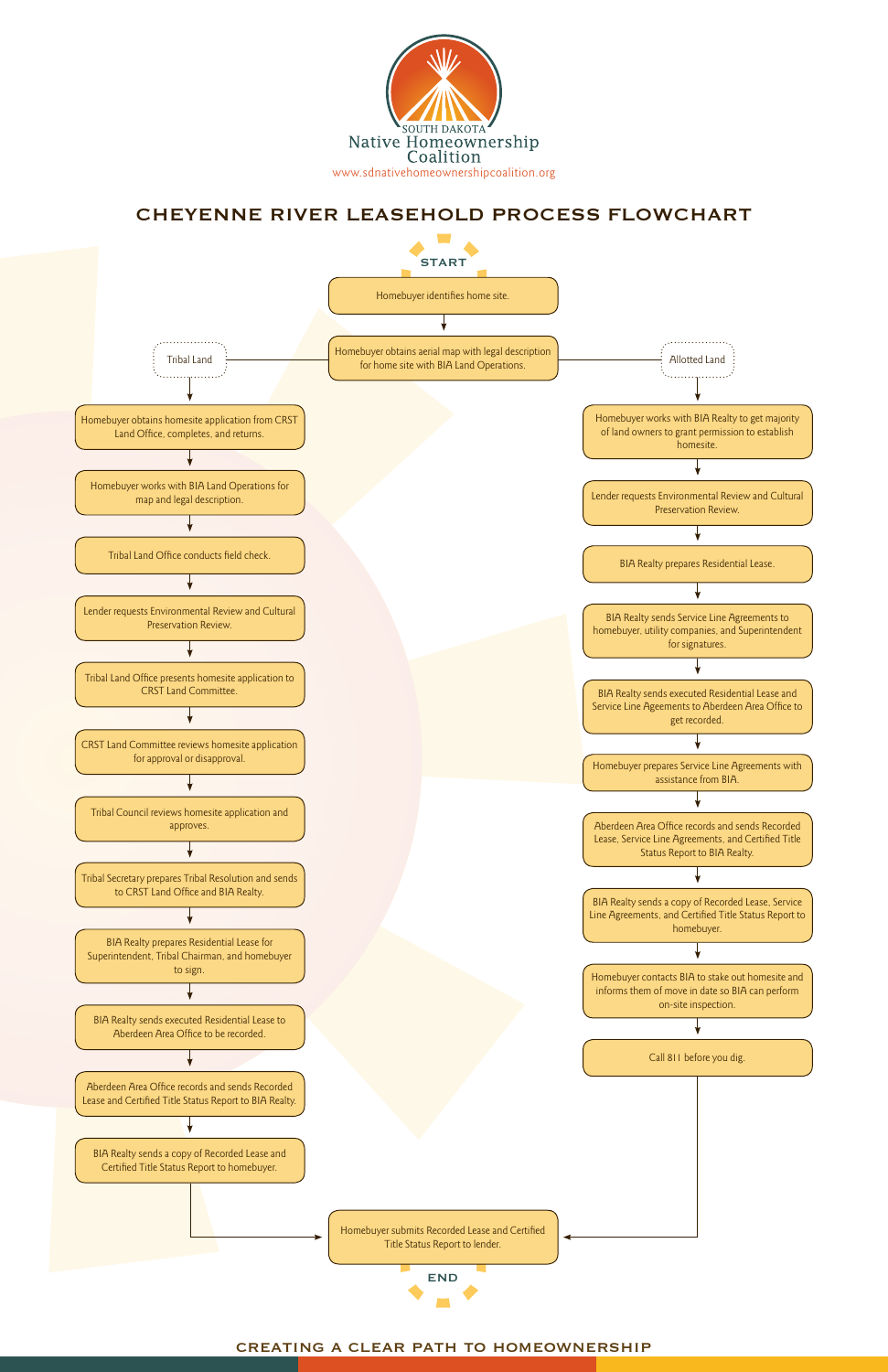

## CROW CREEK LEASEHOLD PROCESS FLOWCHART



creating a clear path to homeownership

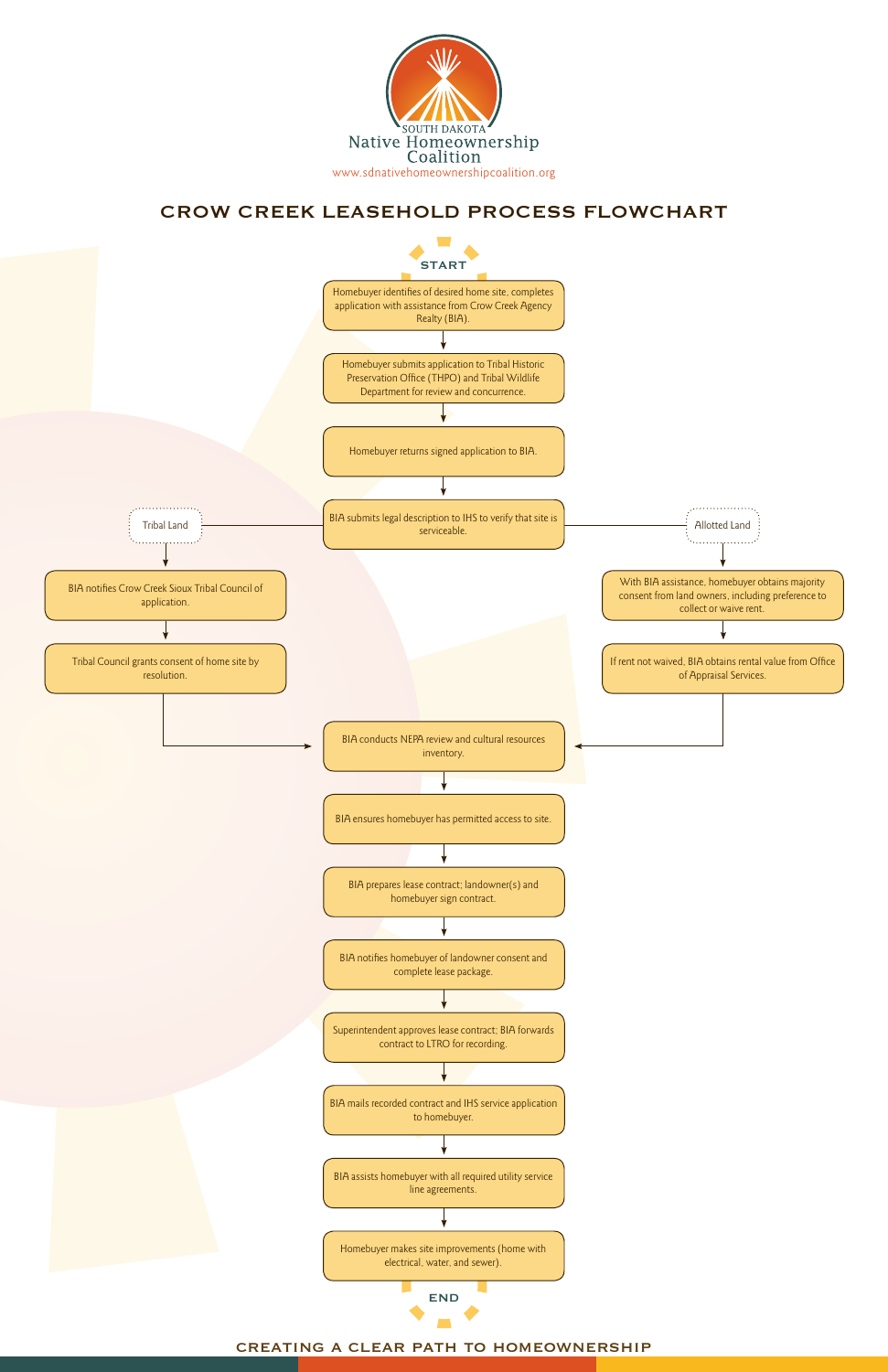

### FLANDREAU LEASEHOLD PROCESS FLOWCHART



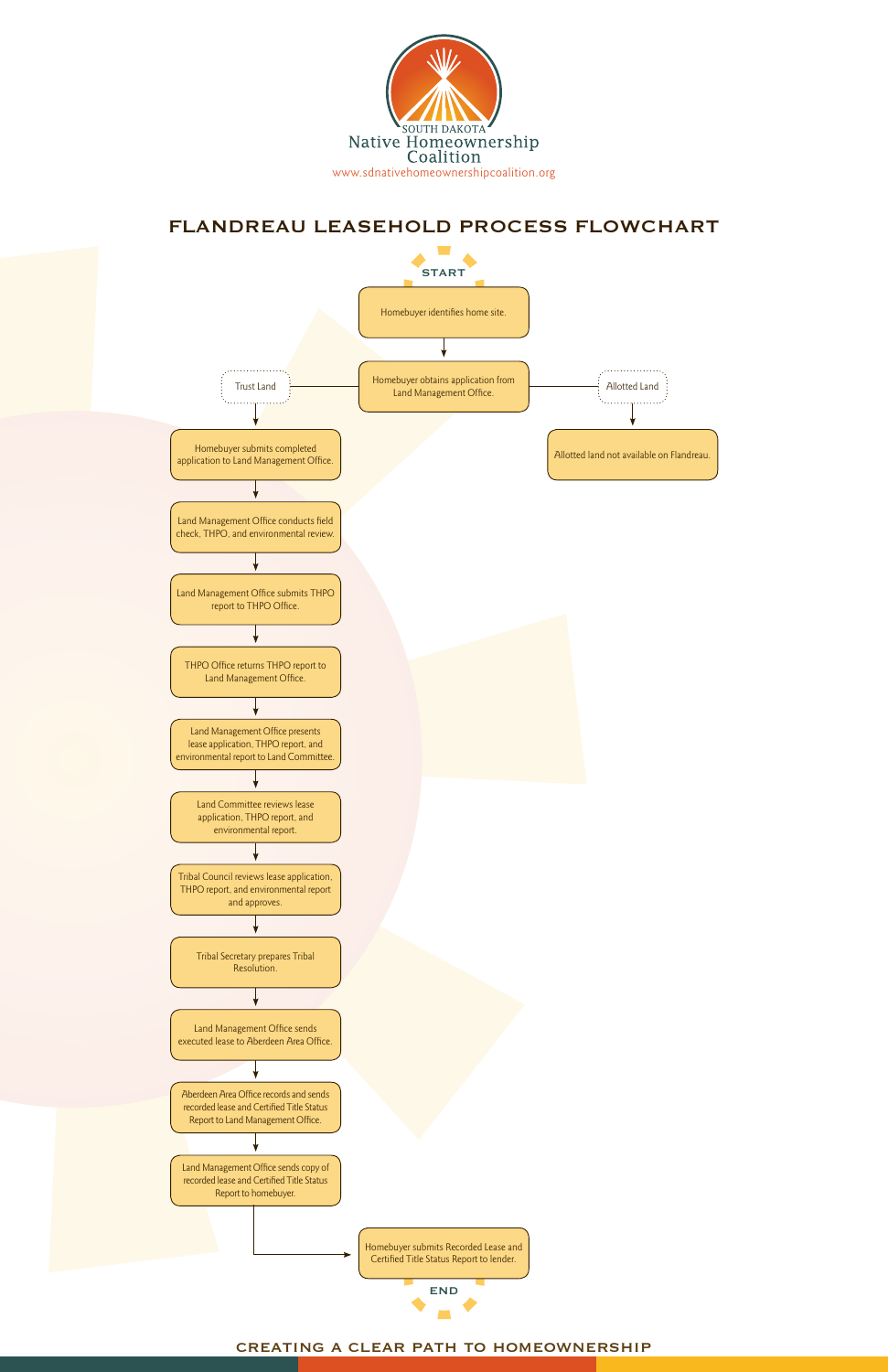

### LAKE TRAVERSE LEASEHOLD PROCESS FLOWCHART



creating a clear path to homeownership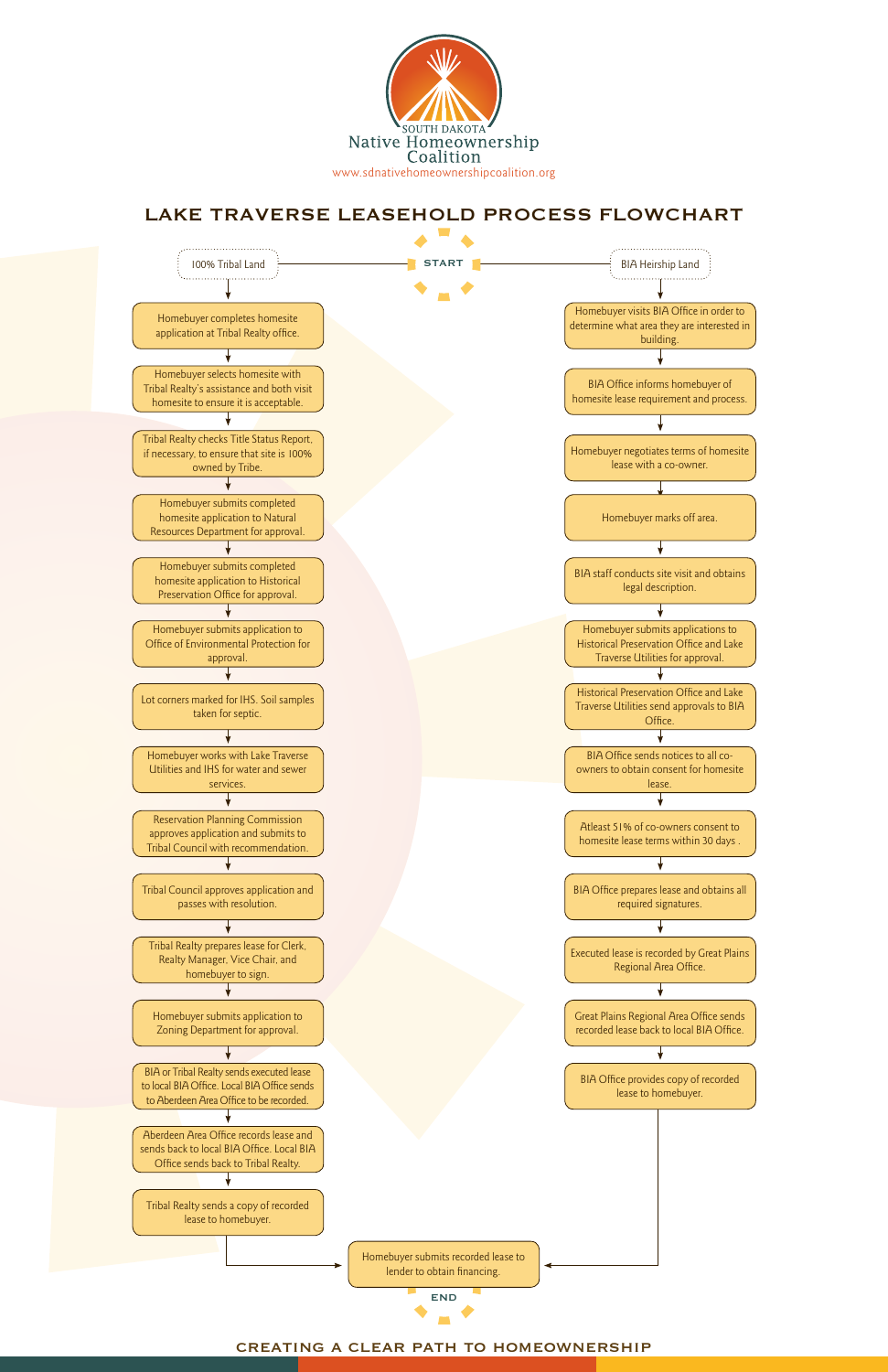

# LOWER BRULE LEASEHOLD PROCESS FLOWCHART

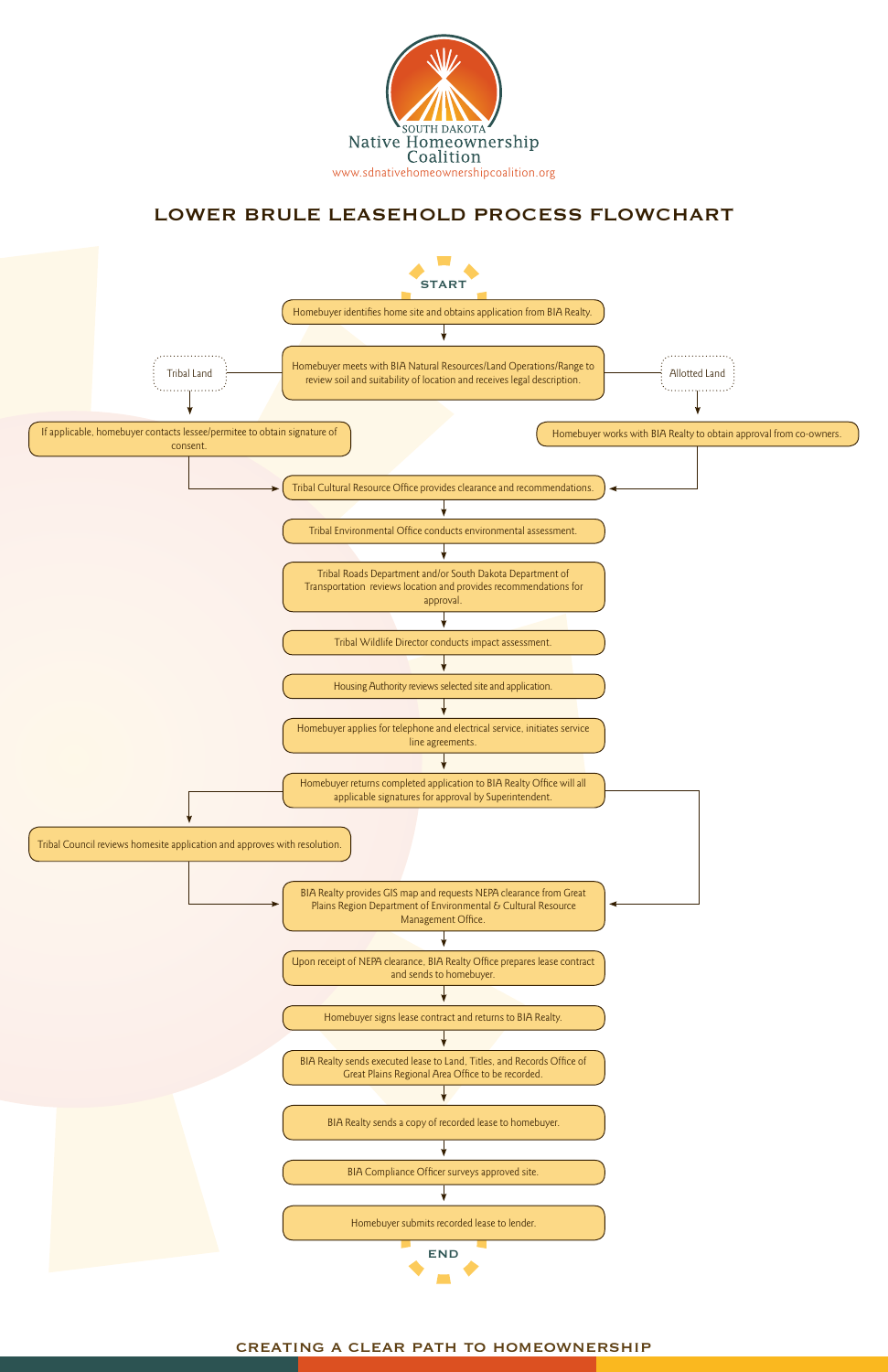

### PINE RIDGE LEASEHOLD PROCESS FLOWCHART

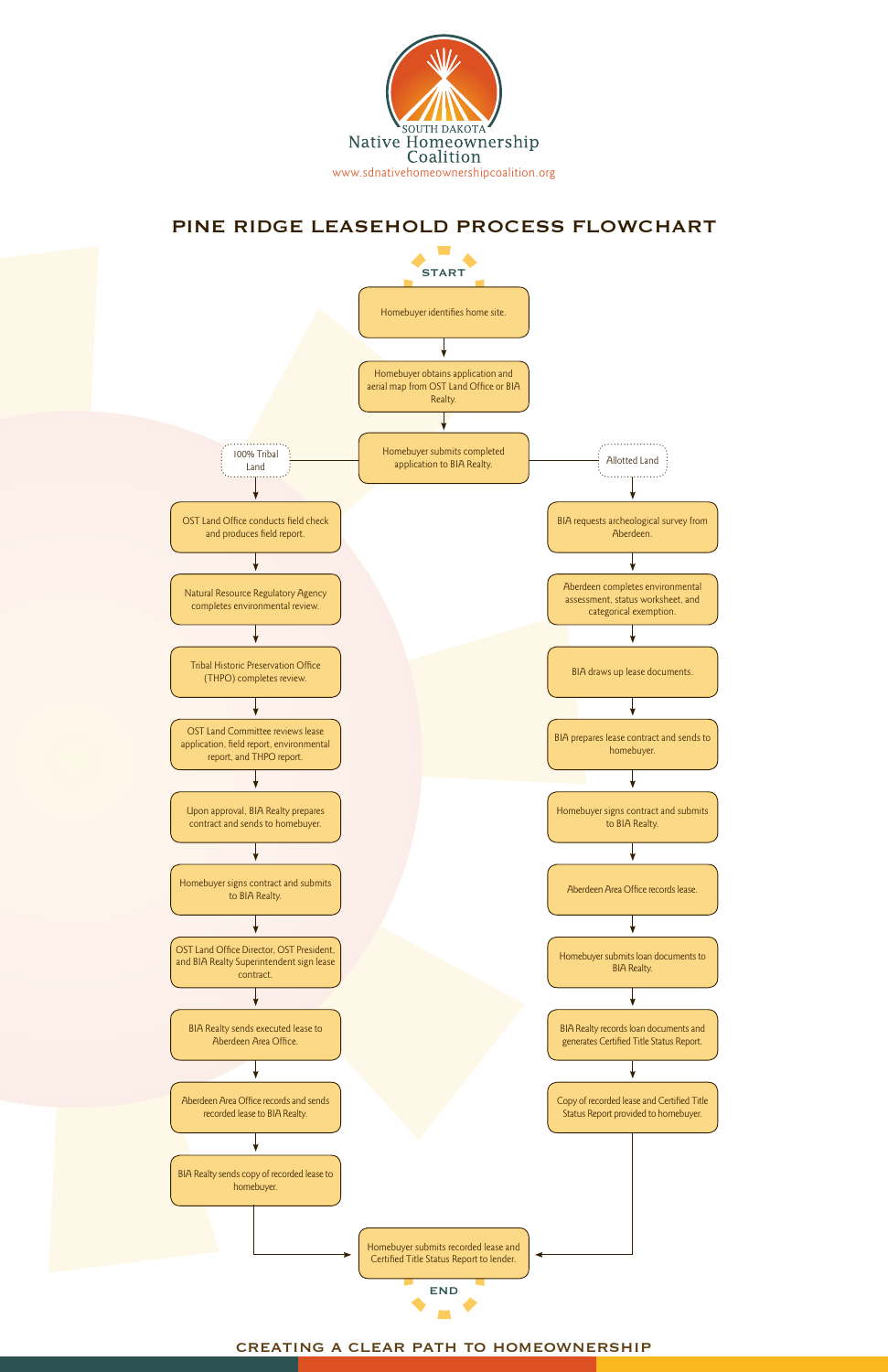

# ROSEBUD LEASEHOLD PROCESS FLOWCHART

#### creating a clear path to homeownership

Homebuyer and lender execute leasehold mortgage and promissory note; lender sends originals to Agency BIA Office.



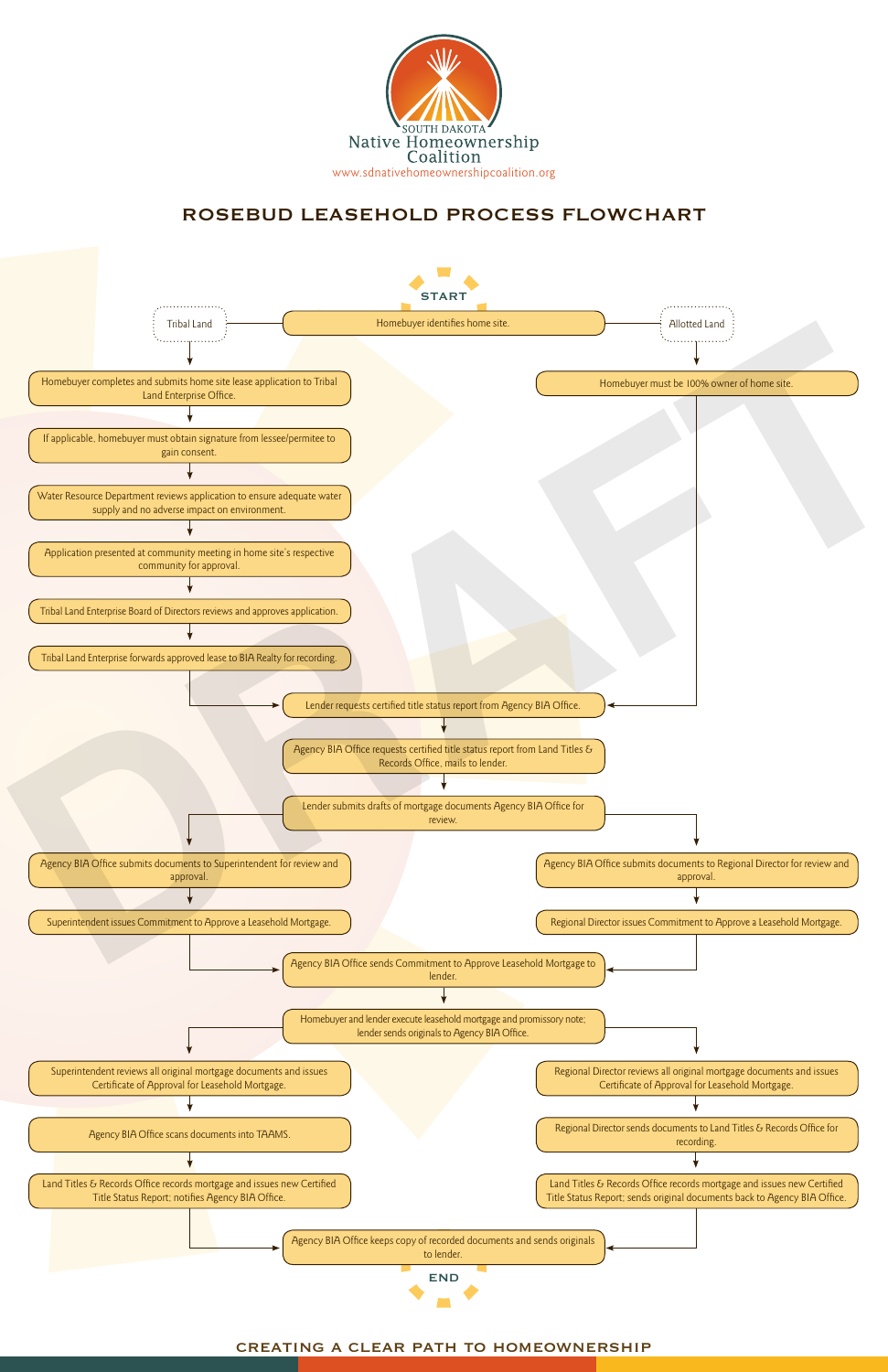

STANDING ROCK LEASEHOLD PROCESS FLOWCHART